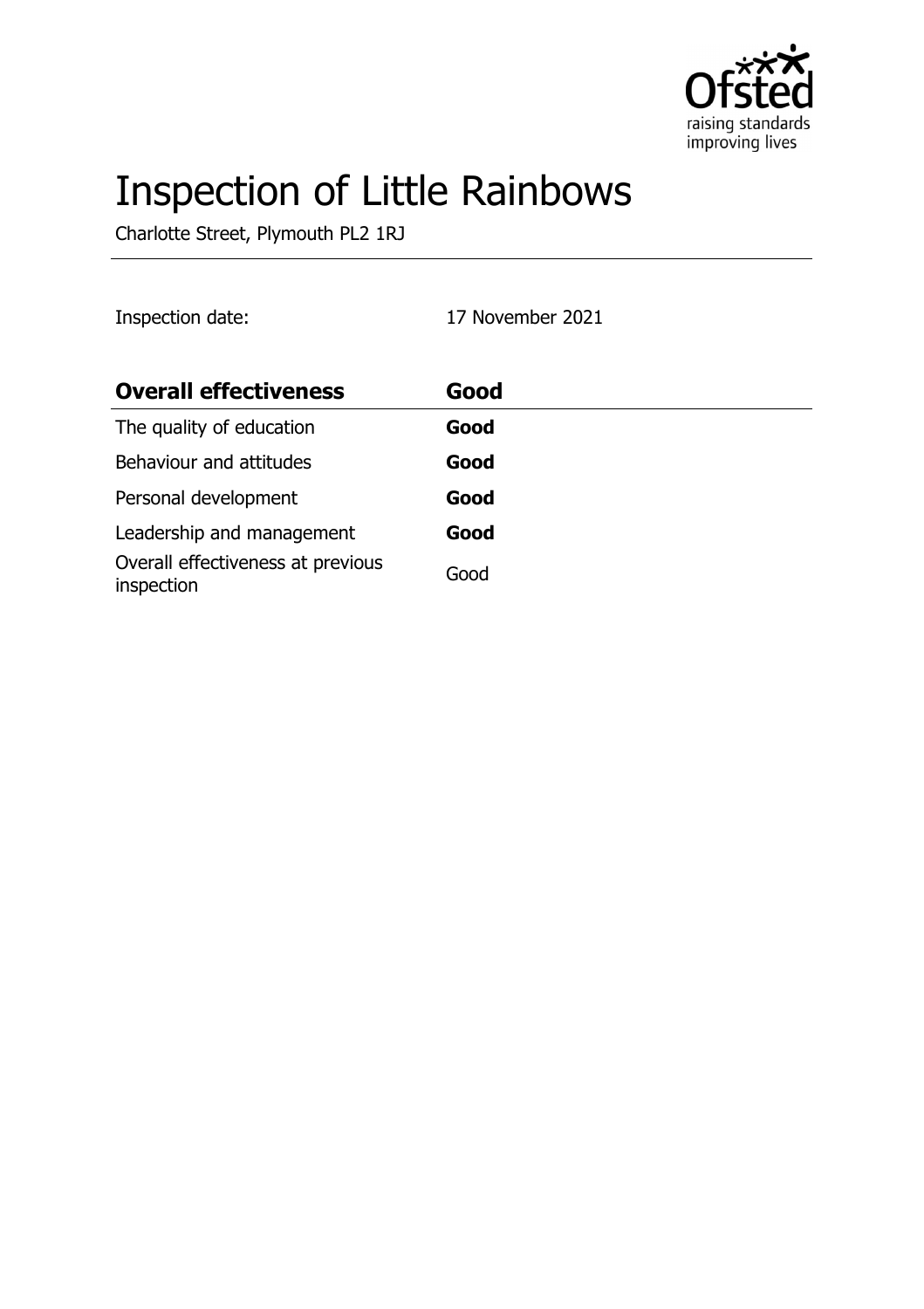

# **What is it like to attend this early years setting?**

#### **The provision is good**

Children develop strong relationships with their key person. They settle quickly on arrival and are eager to play with the wide range of resources that interest and engage them. Children are happy and confident, and staff have high expectations of all children.

The caring and attentive staff are good role models. They gently encourage children to use good manners and think of others. The atmosphere throughout the nursery is calm and nurturing. As a result, children's behaviour is very good. Children use a sand timer to give everyone a chance to play with popular toys, for example. They confidently explain that when all the sand is gone, it will be their turn to ride a tricycle.

Children benefit from daily fresh air and outdoor experiences, such as planting seeds. They enjoy regular visits to the local park, which reinforces their understanding of the natural world. Access to a wider variety of resources for climbing and balancing helps to extend their physical skills.

Partnerships with parents are strong. Parents speak highly of the staff and appreciate the good communication about children's learning and achievements. During the COVID-19 pandemic, staff have shared videos and home learning activities with parents. This has supported children's development and well-being. Children continue to make good progress.

#### **What does the early years setting do well and what does it need to do better?**

- $\blacksquare$  Leaders and managers evaluate the provision accurately. They continually reflect and implement further ways to build on good practice. For example, after identifying mathematics as an area for improvement, they created a dedicated room where children enjoy exploring new resources. Children concentrate well as they complete puzzles and develop good counting and sequencing skills.
- $\blacksquare$  Leaders have a sound structure in place to provide staff with effective support to their well-being. They review staff workload and provide regular feedback about how they can improve their practice. Staff show great enthusiasm for their work as they continue to develop their knowledge and skills. Their expertise has a positive impact on their work with the children and supports children's learning very effectively.
- $\blacksquare$  Staff get to know children well and they are quick to notice when children need extra help. Staff work in efficient partnership with the children's centre and other professionals to provide good support for children and families. They use any additional funding thoughtfully to provide extra staff and resources, for example. This helps all children to reach their full potential.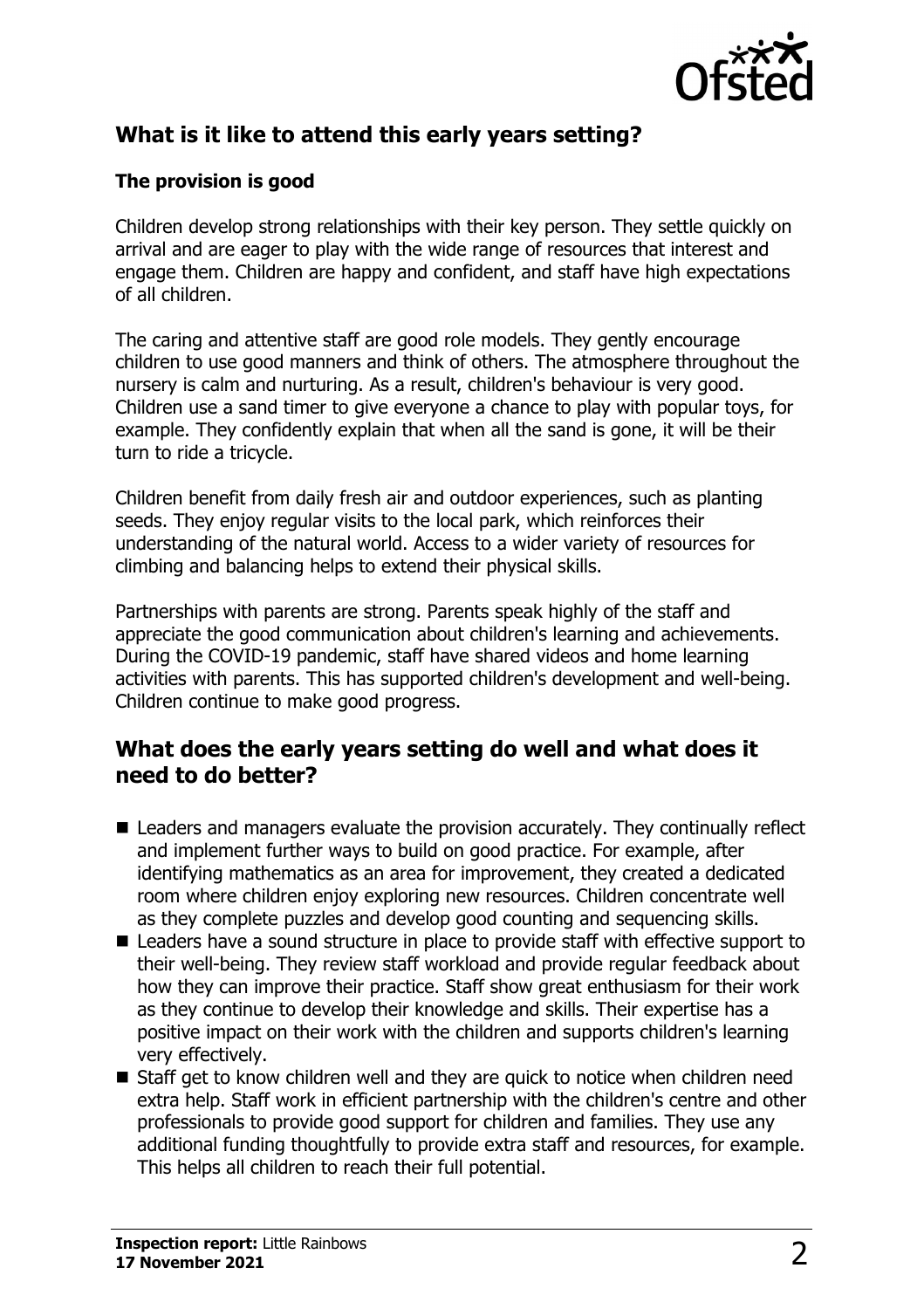

- $\blacksquare$  Staff know what children are capable of and identify precisely what they need to learn next. They plan interesting activities and join in with their play. Staff make suggestions and comments that help to keep children interested and engaged. However, at times, they miss chances to encourage children to explore and explain their own ideas to extend their learning fully.
- $\blacksquare$  Children are secure in their daily routines, such as washing their hands before eating. They enjoy sitting together for healthy snack times. However, staff are sometimes busy preparing food and serving children. This means that staff are not able to focus fully on reinforcing learning and encouraging children to be even more independent. For example, they do not consistently sit with children to encourage them to help themselves and develop their social skills.
- $\blacksquare$  Throughout the setting, children become familiar with books that stimulate their imaginations. Staff in the toddler room are skilled at sharing stories with younger children. They expertly capture children's interest as they encourage them to join in. Children thoroughly enjoy hearing stories and develop a love of books right from the start. In the pre-school room, staff use different voices to draw older children in as they read to them. Older children are eager to repeat familiar phrases, which develops their understanding of rhyming words and their good literacy skills.
- Staff encourage older children to listen carefully to adults and follow simple instructions. Younger children learn new words and begin to make sentences with effective support. Staff skilfully and consistently use signing to help all children to communication well. Children develop the skills they need to move on to their future learning with confidence and self-assurance.

# **Safeguarding**

The arrangements for safeguarding are effective.

Leaders and managers ensure that all staff have a sound understanding of child protection matters. Regular training keeps all staff up to date with any changes in legislation. Staff know the signs to look for that would lead them to be concerned about a child's welfare. They are clear about the correct procedures to follow to keep all children safe from harm. The manager and staff provide a safe and secure environment for the children in their care. They encourage children to use toys and resources such as scissors safely and keep themselves safe as they play.

## **What does the setting need to do to improve?**

#### **To further improve the quality of the early years provision, the provider should:**

- $\blacksquare$  develop staff's questioning skills further to encourage children to explore their own ideas and extend their learning
- $\blacksquare$  extend opportunities for children to carry out small tasks for themselves, to develop their independence and improve their social skills.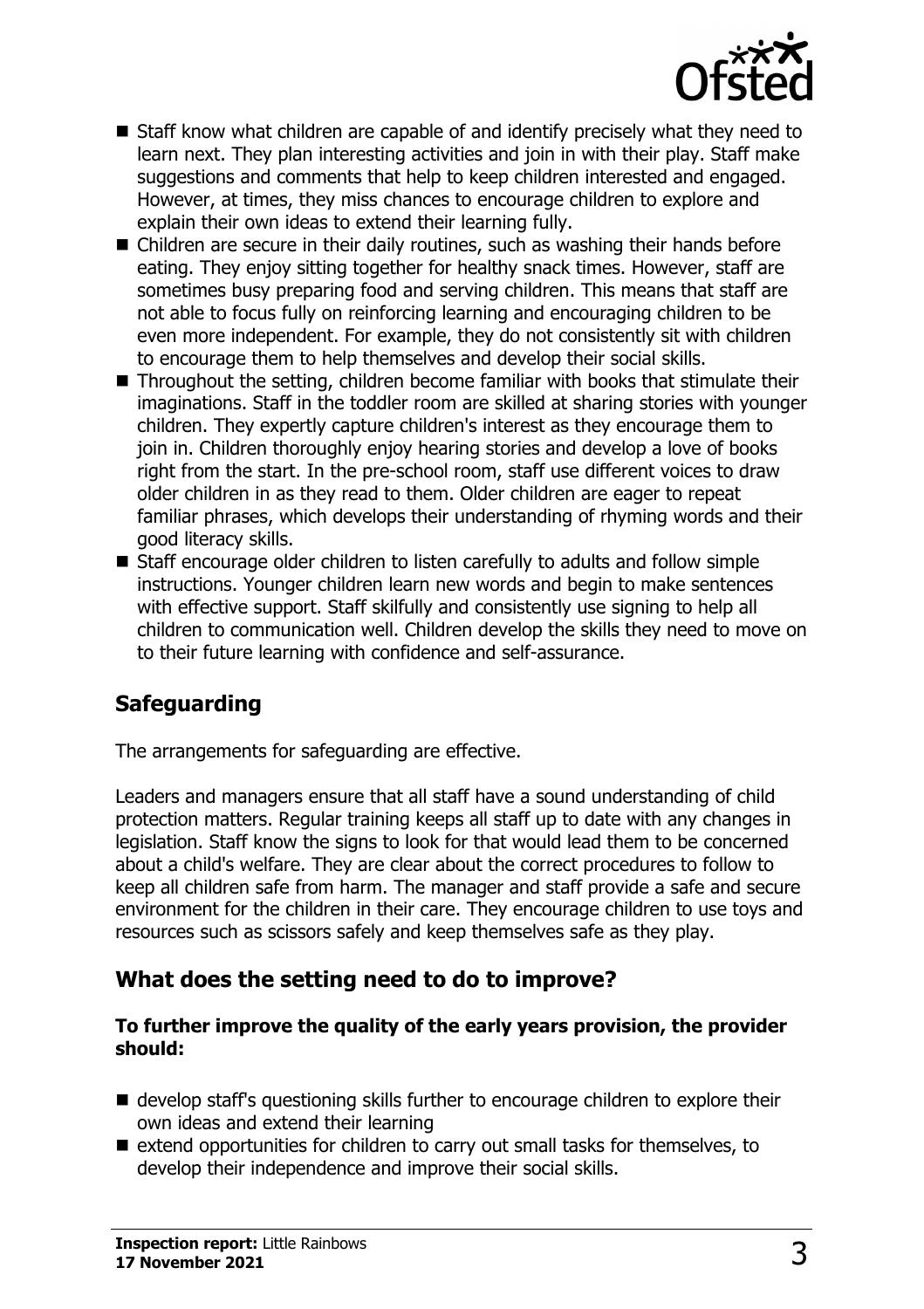

| <b>Setting details</b>                              |                                                                                      |
|-----------------------------------------------------|--------------------------------------------------------------------------------------|
| Unique reference number                             | EY477865                                                                             |
| <b>Local authority</b>                              | Plymouth                                                                             |
| <b>Inspection number</b>                            | 10214298                                                                             |
| <b>Type of provision</b>                            | Childcare on non-domestic premises                                                   |
| <b>Registers</b>                                    | Early Years Register, Compulsory Childcare<br>Register, Voluntary Childcare Register |
| Day care type                                       | Full day care                                                                        |
| Age range of children at time of<br>inspection      | 2 to $4$                                                                             |
| <b>Total number of places</b>                       | 26                                                                                   |
| Number of children on roll                          | 44                                                                                   |
| Name of registered person                           | <b>KCP Keystone CIC</b>                                                              |
| <b>Registered person unique</b><br>reference number | RP901727                                                                             |
| <b>Telephone number</b>                             | 01752 561602                                                                         |
| Date of previous inspection                         | 13 October 2017                                                                      |

## **Information about this early years setting**

Little Rainbows registered in 2014 and is located in Morice Town, Plymouth, Devon. The nursery employs six members of staff, all of whom hold appropriate early years qualifications. The nursery is open from Monday to Friday for 50 weeks of the year. Sessions are from 9am to 5pm, except on Friday, when the nursery closes at 12.45pm. The nursery provides funded early education for two-, threeand four-year-old children.

## **Information about this inspection**

**Inspector** Margaret Baird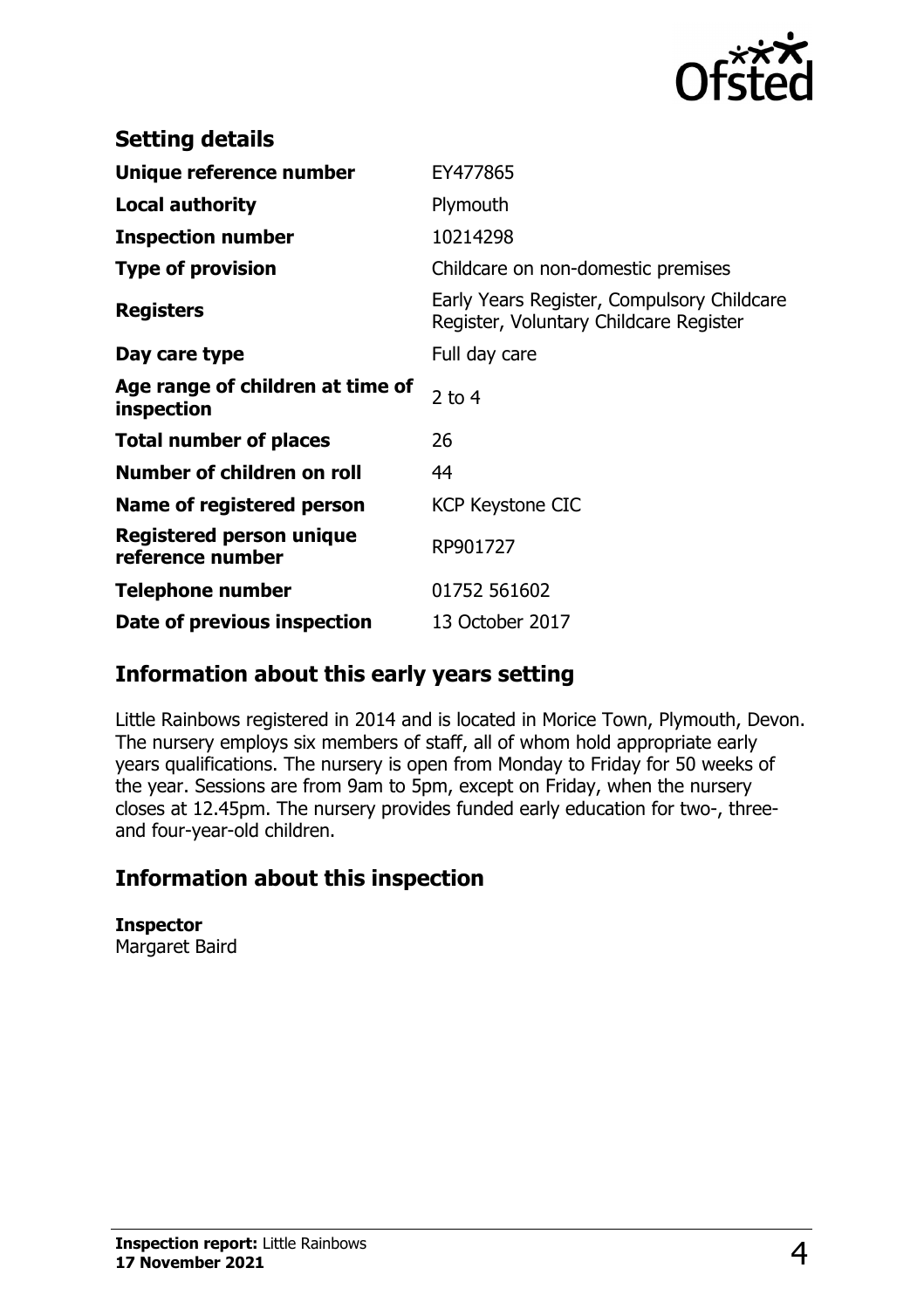

#### **Inspection activities**

- $\blacksquare$  This was the first routine inspection the nursery received since the COVID-19 pandemic began. The inspector discussed the impact of the pandemic with the provider and has taken that into account in their evaluation of the nursery.
- $\blacksquare$  The inspector spoke to children, staff and parents and took account of their views.
- $\blacksquare$  The manager and the inspector had a learning walk together and discussed the early years curriculum.
- $\blacksquare$  The manager carried out joint observations with the inspector and talked about the quality of teaching.
- $\blacksquare$  The inspector met with leaders and managers and looked at a range of documents, including evidence of staff suitability.

We carried out this inspection under sections 49 and 50 of the Childcare Act 2006 on the quality and standards of provision that is registered on the Early Years Register. The registered person must ensure that this provision complies with the statutory framework for children's learning, development and care, known as the early years foundation stage.

If you are not happy with the inspection or the report, you can [complain to Ofsted](http://www.gov.uk/complain-ofsted-report).